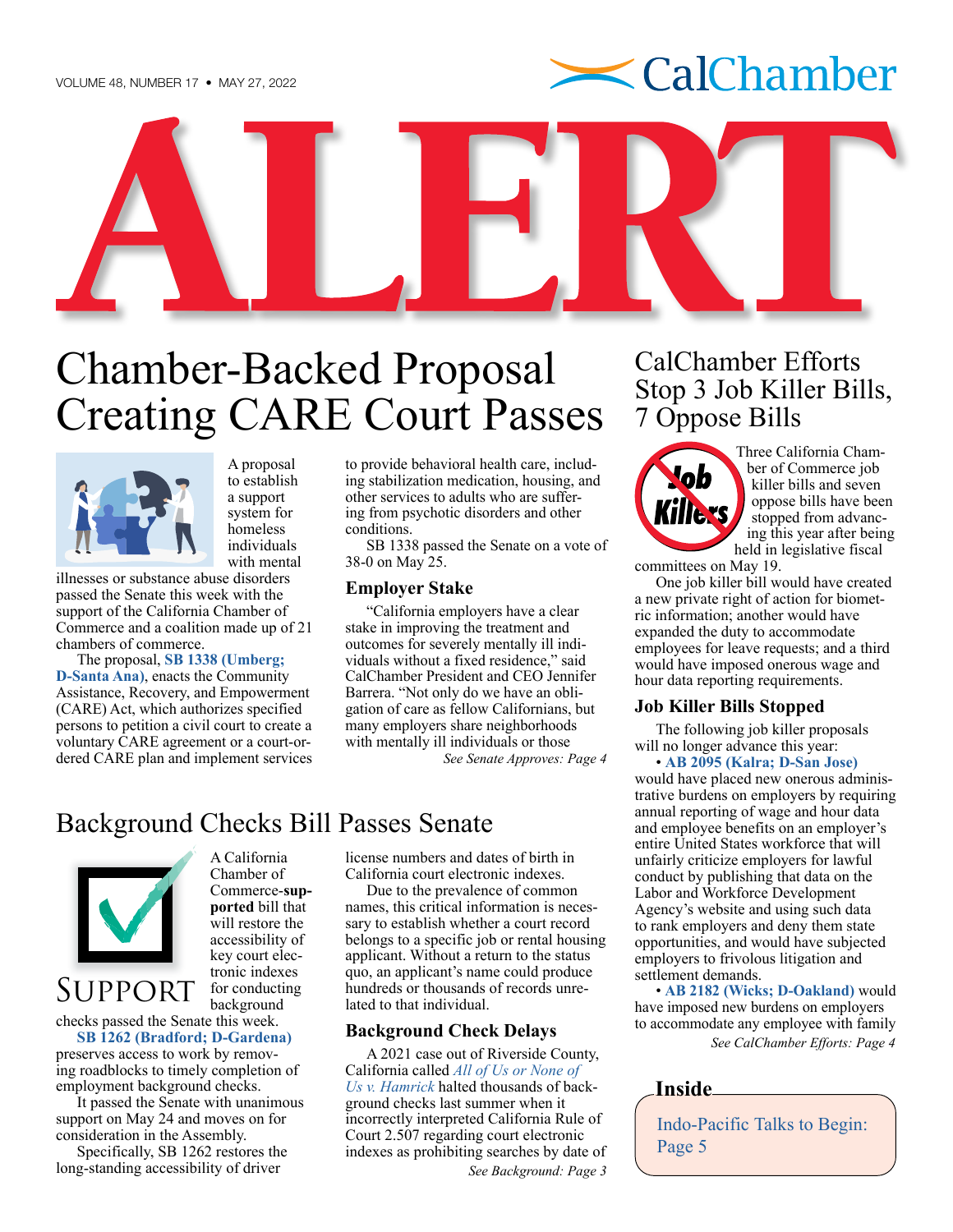

### *Labor Law Corner* Moonlighting OK, But Not Job Performance/Attendance Issues



**Dana Leisinger HR Adviser**

*Can California employers require employees to submit written notification/ disclosure that they have a second job?*

California is very protective of employees who engage in "lawful conduct," and it is illegal to discriminate against employees or applicants on the basis of such conduct that they engage in during nonworking hours away from your premises. (See California Labor Code sections  $96(k)$ ,  $98.6$ ).

### **California Chamber Officers**

**Kailesh Karavadra**

*Chair*

**Gregory S. Bielli** *First Vice Chair*

**Janet A. Liang** *Second Vice Chair*

**Maryam S. Brown** *Third Vice Chair*

**Donna L. Lucas** *Immediate Past Chair*

**Jennifer Barrera** *President and Chief Executive Officer*

*Alert (ISSN 0882-0929) is published weekly during legislative session with exceptions by California Chamber of Commerce, 1215 K Street, Suite 1400, Sacramento, CA 95814- 3918. Subscription price is \$50 paid through membership dues.* 

*Send email address changes to alert@ calchamber.com. Publisher: Jennifer Barrera. Executive Editor: Ann Amioka. Art Director: Neil Ishikawa. Capitol Correspondent: Sara Proffit.* 

*Permission granted to reprint articles if credit is given to the California Chamber of Commerce Alert, citing original publication date of article, and reprint is emailed to Alert at address above.* 

*Email: [alert@calchamber.com.](mailto:alert%40calchamber.com?subject=) Home page: [www.calchamber.com](http://www.calchamber.com).*

### **Lawful Conduct**

Having a second job, or "moonlighting," is one example of such lawful conduct. Requiring written notification as noted above could be violative of their privacy and have a chilling effect on the employee seeking a second job.

This right to have a second job does not, however, prevent an employer from having a rule that employees cannot engage in conduct that actually is in direct conflict with your essential interests if the conduct would disrupt your operation.

### **Right to Discipline**

Additionally, an employer has the right to discipline an employee who has performance/attendance issues due to working a second job. For example, if an employee is consistently late due to working another job, that may be addressed.

Also, if an employee is exhausted from the long hours at the second job, or can't work scheduled time, that too is subject to discipline. The discipline would not be for having a second job, but for the primary job performance/attendance.

If an employer decides to terminate an employee with a second job, it is wise to consult with an attorney to guide the employer through that decision to avoid an appearance that the employer is motivated by the employee's lawful moonlighting.

*Column based on questions asked by callers on the Labor Law Helpline, a service to California Chamber of Commerce preferred and executive members. For expert explanations of labor laws and Cal/OSHA regulations, not legal counsel for specific situations, call (800) 348-2262 or submit your question at [www.](http://www.hrcalifornia.com) [hrcalifornia.com](http://www.hrcalifornia.com).*

## CalChamber-Sponsored Seminars/Trade Shows

More at *[www.calchamber.com/events](http://www.calchamber.com/events)*. *Labor and Employment*

- Leaves of Absence: Making Sense of It All Virtual Seminar. CalChamber. June 9–10, August 25–26, September 29–30, Online. (800) 331-8877.
- HR Boot Camp Virtual Seminar. CalChamber. June 23–24, August 11–12, September 8–9, Online. (800) 331-8877.
- Managing CFRA Leave Requests at Your Small Business: Intensive Webinar. CalChamber. June 16–17, Online. (800) 331-8877.
- Virtual HR Symposium. CalChamber. November 3–4. (800) 331-8877.

*International Trade*

2022 Taiwan Trade Shows. Taiwan External Trade Development Council. Through October 30, Online and In-Person. +886-2-2725-5200.

Maritime Transportation Data Summit. Federal Maritime Commission. June 1, Washington, D.C. (202) 523-5725.

Enlit Africa 2022. U.S. Commercial Service, Governor's Office of Business and Economic Development (GO-Biz), Power Africa, U.S. Small Business Administration. June 7–9, Cape Town, South Africa. (279) 666-8635.

Technology Empowering Women in Trade. Women in International Trade Los Angeles. June 8, Los Angeles.

(213) 545-6479.

- ANDICOM 2022. AmCham Colombia. August 31–September 2, Cartagena, Colombia. (601) 587-7828.
- Concrete Show South East Asia 2022. MEREBO GmbH Messe International. September 14–17, Jakarta, Indonesia. 49-40-399 99 05-15.

## CalChamber Calendar

*Capitol Summit:*  June 1, Sacramento *International Forum:*  June 1, Sacramento *Water Committee:*  June 1, Sacramento *ChamberPAC:*  June 1, Sacramento *Board of Directors:* June 1–2, Sacramento *Host Breakfast:*  June 1–2, Sacramento

Next Alert: June 10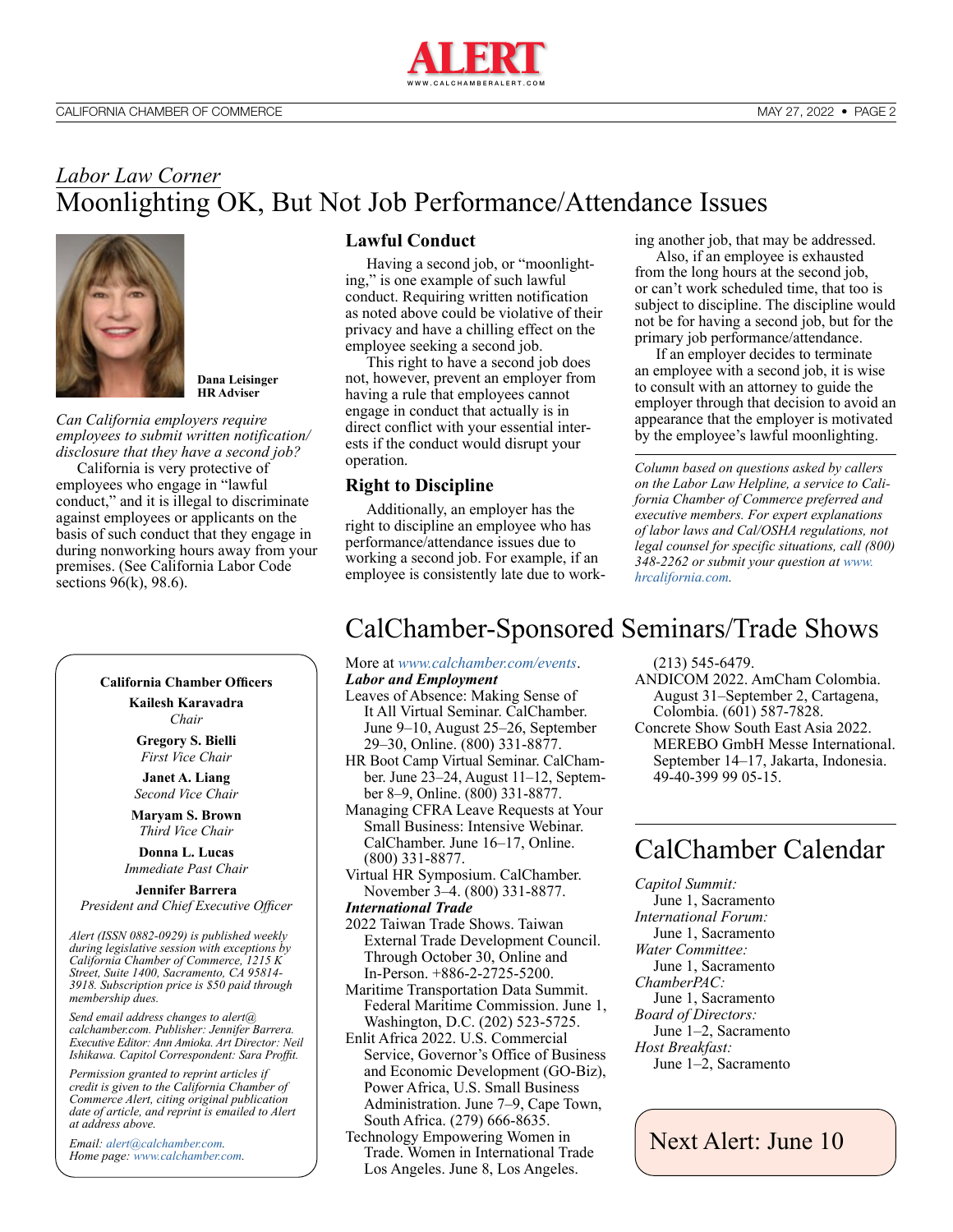

### Industry Opposition Causes Agency to Restart Prop. 65 Warning Proposal



A regulatory proposal to upend how businesses present Proposition 65 warnings has been dropped by the state agency in charge so it can come back with a new version reflecting

comments on the previous proposed rule.

The California Chamber of Commerce and the Consumer Brands Association (CBA) led an industry coalition of 119 organizations that pushed back against the warning changes proposed by the state Office of Environmental Health Hazard Assessment (OEHHA).

The coalition argued that OEHHA's

proposal to change short-form Proposition 65 warnings a mere two years after the agency overhauled the warning regulations would generate increased cost and unnecessary liability for business and yet still fail to address the Proposition 65 overwarning problem — something the agency intended to fix with the rulemaking.

On May 20, OEHHA [published a](https://oehha.ca.gov/proposition-65/crnr/notice-modification-text-proposed-regulation-title-27-california-code-3)  [notice](https://oehha.ca.gov/proposition-65/crnr/notice-modification-text-proposed-regulation-title-27-california-code-3) that it will not move forward with the proposed rule it had been working on. Instead, OEHHA said it intends to restart the rulemaking process in the next several weeks with a proposal "informed by" the comments it had received on its previous proposal.

### **Response to Comments**

The previous proposal included notable modifications that appeared to have been

made in direct response to CalChamber and CBA industry coalition [comments](https://oehha.ca.gov/media/dockets/20021/20256-coalition_calchamber_consumer_brands_association_et_al_prop_65_comment_letter_re_proposed_amendments_short-form_warnings/coalition_prop_65_comment_letter_re_proposed_amendments_short_form_warnings.pdf). Among those modifications were:

• An increase in the maximum label size of the short-form warning and acknowledgment of label space limitations on some consumer products.

• Preserving the ability to use on websites or in catalogs the same shortform warnings found on the products.

The CalChamber and coalition will be ready to continue the effort to make sure new warning requirements provide greater certainty and confidence to businesses while helping consumers make informed choices when buying products.

Read more about the coalition's [successful opposition](https://calchamberalert.com/2022/01/07/calchamber-coalition-gain-some-changes-to-flawed-prop-65-warning-rulemaking/) to OEHHA's previous proposal. **[Staff Contact: Adam Regele](https://advocacy.calchamber.com/bios/adam-regele/)**

## Background Checks Bill Passes Senate

#### *From Page 1*

birth or driver license numbers, including the ability to use this information as search filters.

This decision drastically limits the results returned to users of electronic indexes, causing the background check process to slow to a crawl or grind to a halt.

CalChamber members reported delays of multiple weeks in hiring and sometimes were unable to accurately complete a background check.

### **Restoring Access to Work**

In urging legislators to support SB 1262, the CalChamber — joined by nearly 50 employer associations and chambers of commerce — pointed out that if organizations, including those that are legally mandated to perform background checks on applicants, can no longer use search filters such as date of birth and driver license number in conducting routine checks of court records, they will be left with nothing but names, and little or no way to associate a court record with a specific individual.

This is especially problematic, the CalChamber said, with the prevalence of common names. Hundreds — indeed, thousands — of potential false positives will result, rendering record search results meaningless.

Many businesses and nonprofits are required to perform background checks before they can put people to work. Even if not required, some organizations or apartment owners will conduct checks to

ensure that they are maintaining a safe environment.

When a person wants a job or apartment, they often need that opportunity right away. It is vital that the ability to timely review applicants' records is restored, because without SB 1262, those applicants are at risk of being denied access to work and housing, the Cal-Chamber stated.

SB 1262 resolves this issue by explicitly allowing electronic indexes to be searched and filtered by a person's driver license number or date of birth, or both. The bill is essential to timely placing applicants in open job positions and ensuring Californians have access to work. **[Staff Contact: Ashley Hoffman](https://advocacy.calchamber.com/bios/ashley-hoffman/)**



# **CalChamber Member Feedback**

*"CalChamber moves at 5G speeds to support job creators like us across the state. CalChamber also shares our vision of a more inclusive and equitable atmosphere in the private sector statewide."*

**Rudy Reyes West Region Vice President and Associate General Counsel Verizon**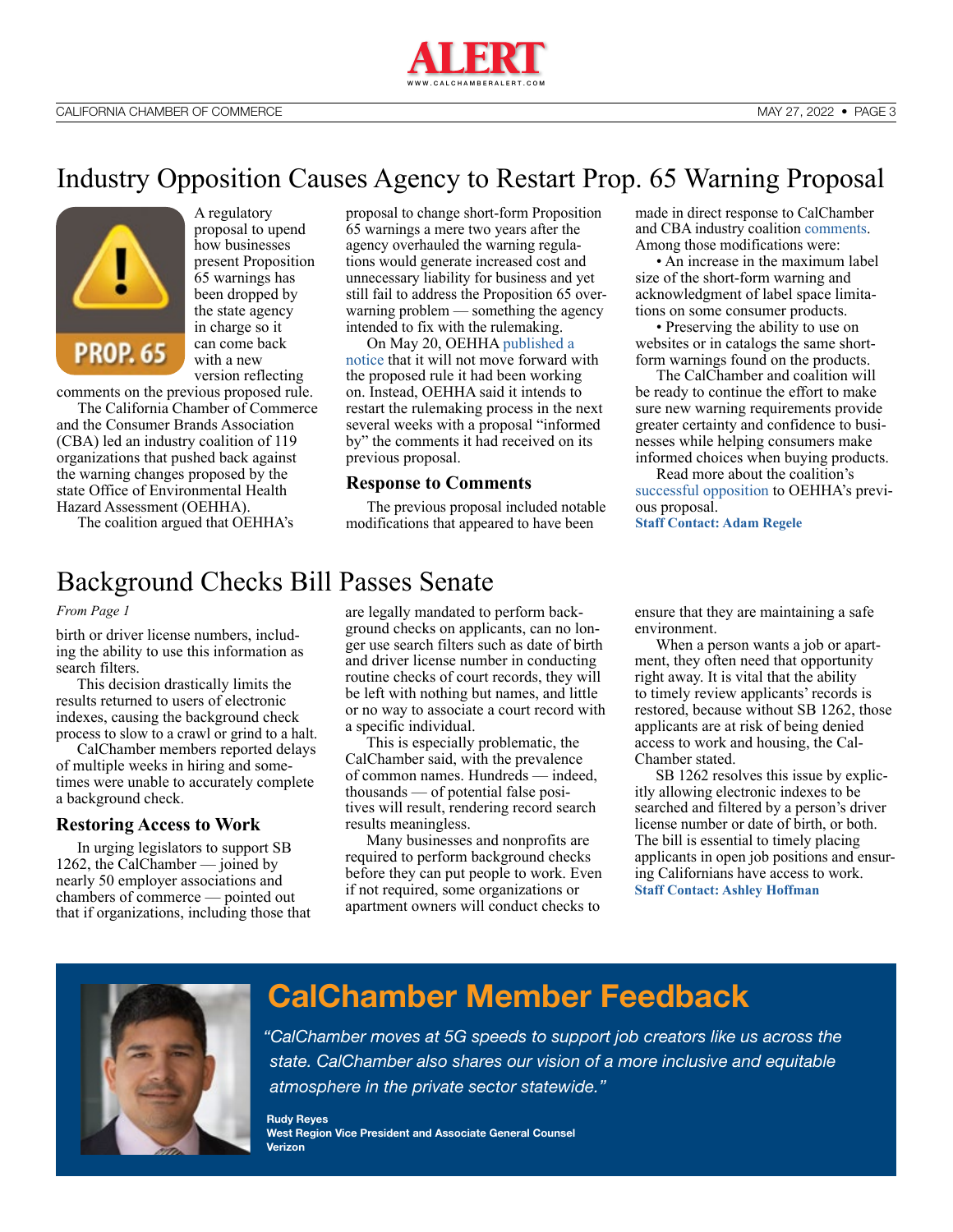

# CalChamber Efforts Stop 3 Job Killer Bills, 7 Oppose Bills

#### *From Page 1*

responsibilities, which essentially would have included a new, uncapped protected leave for employees to request time off and exposed employers to costly litigation under the Fair Employment and Housing Act by asserting that any adverse employment action was in relation to the employee's family responsibilities, rather than a violation of employment policies.

• **[SB 1189 \(Wieckowski; D-Fremont\)](https://ctweb.capitoltrack.com/public/search.aspx?t=bill&s=SB1189&go=Search&session=21&id=1dae9efb-651d-4a02-a05d-360ca7965b14)**  would have created legal liability for businesses large and small, potentially in the millions to tens of millions of dollars, while not providing any exceptions, such as for the use of biometric data for safety, security, or other reasonable purposes. It also would have imposed new, untenable restrictions on the use and disclosure of biometric information in a thinly veiled attempt to undermine the California Privacy Rights Act (CPRA) limited private right of action for data breaches.

### **Opposed Bills**

Also stopped were the following CalChamber-**opposed** bills:

• **[AB 1819 \(Lee; D-San Jose\)](https://ctweb.capitoltrack.com/public/search.aspx?t=bill&s=AB1819&go=Search&session=21&id=1dae9efb-651d-4a02-a05d-360ca7965b14)** was an unconstitutional proposal that would have banned corporations with 50% or more of foreign investment from contributing to campaigns or independent expenditures.

### • **[AB 2029 \(Wicks; D-Oakland\)](https://ctweb.capitoltrack.com/public/search.aspx?t=bill&s=AB2029&go=Search&session=21&id=1dae9efb-651d-4a02-a05d-360ca7965b14)**

would have increased health insurance premiums paid by employers and enrollees by \$957,449,000 by mandating plans and insurers provide coverage for fertility services to diagnose and treat infertility, including in vitro fertilization.

• **[SB 983 \(Eggman; D-Stockton\)](https://ctweb.capitoltrack.com/public/search.aspx?t=bill&s=SB983&go=Search&session=21&id=1dae9efb-651d-4a02-a05d-360ca7965b14)**  would have allowed proprietary equipment and trade secrets to be shared with the public.

• **[SB 1059 \(Becker; D-Menlo Park\)](https://ctweb.capitoltrack.com/public/search.aspx?t=bill&s=SB1059&go=Search&session=21&id=1dae9efb-651d-4a02-a05d-360ca7965b14)**  would have undermined the purpose and efficacy of the existing Data Broker Registry with an overly broad expansion of the definition of "data broker" that makes it harder for consumers to identify third-party entities selling their information. It would have required businesses registered on the Registry to disclose information about any data breach they have experienced without defining clearly what makes a breach worthy of disclosure. It would have created potential for consumer confusion and frustration by requiring covered entities to provide information already readily available to consumers in the entities' privacy policies.

• **[SB 1361 \(Kamlager; D-Los](https://ctweb.capitoltrack.com/public/search.aspx?t=bill&s=SB1361&go=Search&session=21&id=1dae9efb-651d-4a02-a05d-360ca7965b14)  [Angeles\)](https://ctweb.capitoltrack.com/public/search.aspx?t=bill&s=SB1361&go=Search&session=21&id=1dae9efb-651d-4a02-a05d-360ca7965b14)** would have increased health care premiums over \$200 million by

requiring an enrollee's or insured's prescription drug cost sharing to be calculated at the point of sale (POS) based on a price that is reduced by an amount equal to 90% of all rebates received, or to be received, in connection with the dispensing or administration of the drug. This would have applied only to the small demographic of patients who received rebated drugs even though all patients would have paid more in premiums without receiving the benefit.

• **[SB 1404 \(Stern; D-Canoga Park\)](https://ctweb.capitoltrack.com/public/search.aspx?t=bill&s=SB1404&go=Search&session=21&id=1dae9efb-651d-4a02-a05d-360ca7965b14)**  would have arbitrarily and statutorily defined what is a considered a significant environmental impact when removing an oak tree, substantially changing how the California Environmental Quality Act (CEQA) has operated since its inception. In doing so, SB 1404 would have made the construction of housing even harder and jeopardized the state's ability to mitigate wildfires.

• **[SB 1458 \(Limón; D-Goleta\)](https://ctweb.capitoltrack.com/public/search.aspx?t=bill&s=SB1458&go=Search&session=21&id=1dae9efb-651d-4a02-a05d-360ca7965b14)** would have automatically increased benefits for all members of one gender based on a presumption that they are being discriminated against by the same amount based on misleading, or unrelated data, and it likely would have violated both the federal and state constitutions.

### Senate Approves Chamber-Backed Proposal Creating CARE Court

#### *From Page 1*

dealing with substance abuse addictions and can attest to the failure so far to adequately serve these individuals who are in crisis. The issues surrounding the tragedy of homelessness in California are impacting the ability of businesses to operate in healthy, thriving communities."

### **Governor's Statement**

Governor Gavin Newsom expressed appreciation for businesses' support at the start of the week when the Chamber coalition announced it is backing SB 1338 and again after the bill passed the Senate.

"I am grateful to have the California

Chamber of Commerce, and 21 local chambers across the state join our ever-expanding CARE Court coalition, which includes a broad range of support for tackling the challenge of severe mental illness that too often leaves individuals on our streets without hope," Governor Newsom said in his May 23 statement. "Like others in our coalition, small businesses throughout the state recognize that the status quo is not working, and that a paradigm shift is needed to address the mental health crisis seen throughout California."

In a support letter sent to state legislators, the CalChamber called SB 1338 a "thoughtful, measured response to

the tragedy of homeless mentally ill or substance abuse disordered individuals. It attempts to thread the needle of providing necessary care and treatment in an environment appropriate to deliver those services; that is, a supportive setting that is neither outdoors or incarcerated."

Importantly, the CalChamber points out, the individuals to be served by this approach lack the capacity to make medical decisions for themselves.

The Governor said the bipartisan Senate vote moves the CARE Court "one step closer to becoming a reality." **[Staff Contact: Ben Golombek](https://advocacy.calchamber.com/bios/ben-golombek/)**

# FOLLOW CALCHAMBER ON **LWILLER** [twitter.com/calchamber](http://twitter.com/calchamber)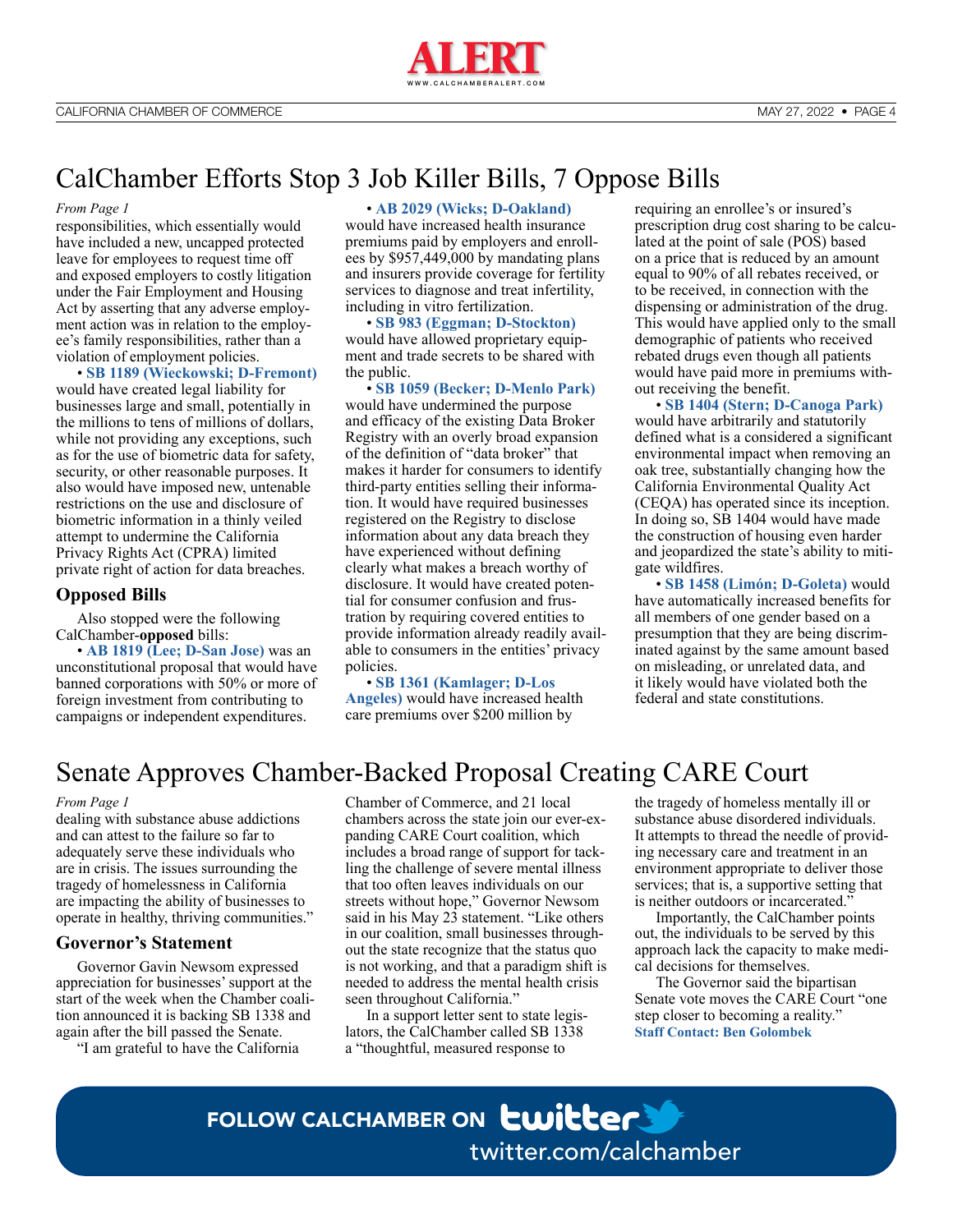

# Biden Administration Turns to Indo-Pacific with Launch of Economic Framework



President Joe Biden launched the Indo-Pacific Economic Framework (IPEF) negotiations with 12

other countries on Monday, May 23.

Those countries are Australia, Brunei Darussalam, India, Indonesia, Japan, South Korea, Malaysia, New Zealand, the Philippines, Singapore, Thailand, and Vietnam.

The IPEF is not a traditional trade agreement in that it seeks to improve trade relations by reducing "behind-theborder" trade barriers; leaves enforceability intentionally vague; and does not guarantee that the agreement won't be voided if a new administration takes over in 2024.

The official statement states this framework is intended to advance resilience, sustainability, inclusiveness, economic growth, fairness, and competitiveness and aims to contribute to cooperation, stability, prosperity, development, and peace within the region.

### **Previous Agreements**

Prior trade agreements in the Indo-Pacific were designed to ensure the United States' involvement in the region. The California Chamber of Commercesupported Trans-Pacific Partnership (TPP) was signed in 2016 after five years of negotiations by ministers representing Australia, Brunei Darussalam, Canada, Chile, Japan, Malaysia, Mexico, New Zealand, Peru, Singapore, United States, and Vietnam, who signed the TPP in Auckland, New Zealand.

The new IPEF excludes Canada, Mexico, Chile and Peru, and has brought India, Indonesia, and the Philippines to the negotiating table.

Observers are aware that the lame duck Congress in 2016 did not approve the TPP as hoped, allowing the next administration to pull out of the agreement.

After the United States left the

TPP, the remaining countries formed the Comprehensive and Progressive Agreement for Trans-Pacific Partnership (CPTPP) in 2018. The CPTPP entered into force in December 2018, creating the third largest free trade area in the world by gross domestic product (GDP) and reducing tariffs in countries that amount to more than 13% of the global economy, spanning a market of 500 million people.

### **Indo-Pacific Framework**

The IPEF was formulated to once again bring the Indo-Pacific to the forefront of the United States' international trade agenda. Coupled with President Biden's first visits to South Korea and Japan, it has done just that.

Trade ministers are scheduled to meet for the first time in the coming weeks with a goal of finishing negotiations in the next 18 to 24 months. This end date coincides with U.S. plans to host the annual leaders' summit for the Asia-Pacific Economic Cooperation (APEC), of which India is not a member, at the end of 2023.

Many stakeholders, including the CalChamber, have recommended prioritizing the Indo-Pacific as China's influence grows in the region.

The Biden administration's Department of Commerce will base negotiations on three "pillars":

• a "resilient economy" regarding supply chain and infrastructure;

• a "clean economy" with energy and decarbonization; and

• a "fair economy" with tax and anticorruption elements.

The U.S. Trade Representative (USTR) will lead negotiations on a fourth "pillar" focused on a "connected economy" or fair and resilient trade, which includes digital trade, labor, environment, agriculture, and other areas.

It is also expected that the USTR will "pursue an accelerated implementation" of the World Trade Organization's trade facilitation agreement.

The [Indo-Pacific](https://advocacy.calchamber.com/policy/issues/trans-pacific-trade-relations/) is the most populous, fastest-growing and most economically

dynamic part of the world. By 2030, it will represent 66% of the world's middle class, and 59% of all goods and services sold to middle class consumers will be sold in the Indo-Pacific. Developing nations in the region will need about \$1.5 trillion in investment every year for the next decade to develop the infrastructure necessary to sustain their growth.

Despite the Indo-Pacific region's growth, over the last decade, growth in U.S. exports to Asia has trailed overall U.S. export growth. The United States is gradually losing market share in trade with Asian countries.

Meanwhile, Indo-Pacific countries have signed more than 150 bilateral or regional trade agreements, while the United States has just four trade deals in the Indo-Pacific region — with Australia, Singapore, South Korea and Japan.

### **CalChamber Position**

The CalChamber, in keeping with longstanding policy, enthusiastically supports free trade worldwide, expansion of international trade and investment, fair and equitable market access for California products abroad and elimination of disincentives that impede the international competitiveness of California business.

New multilateral, sectoral and regional trade agreements ensure that the United States may continue to gain access to world markets, resulting in an improved economy and additional employment of Americans.

The CalChamber supports free trade agreements with participants that comply with current international norms and obligations and commit to high standards negotiated for trade and investment, as well as intellectual property protection and enforcement. Such agreements ensure that the United States may continue to gain access to world markets, which will result in an improved economy and additional employment of Americans.

**[Staff Contact: Susanne T. Stirling](https://advocacy.calchamber.com/bios/susanne-stirling/)**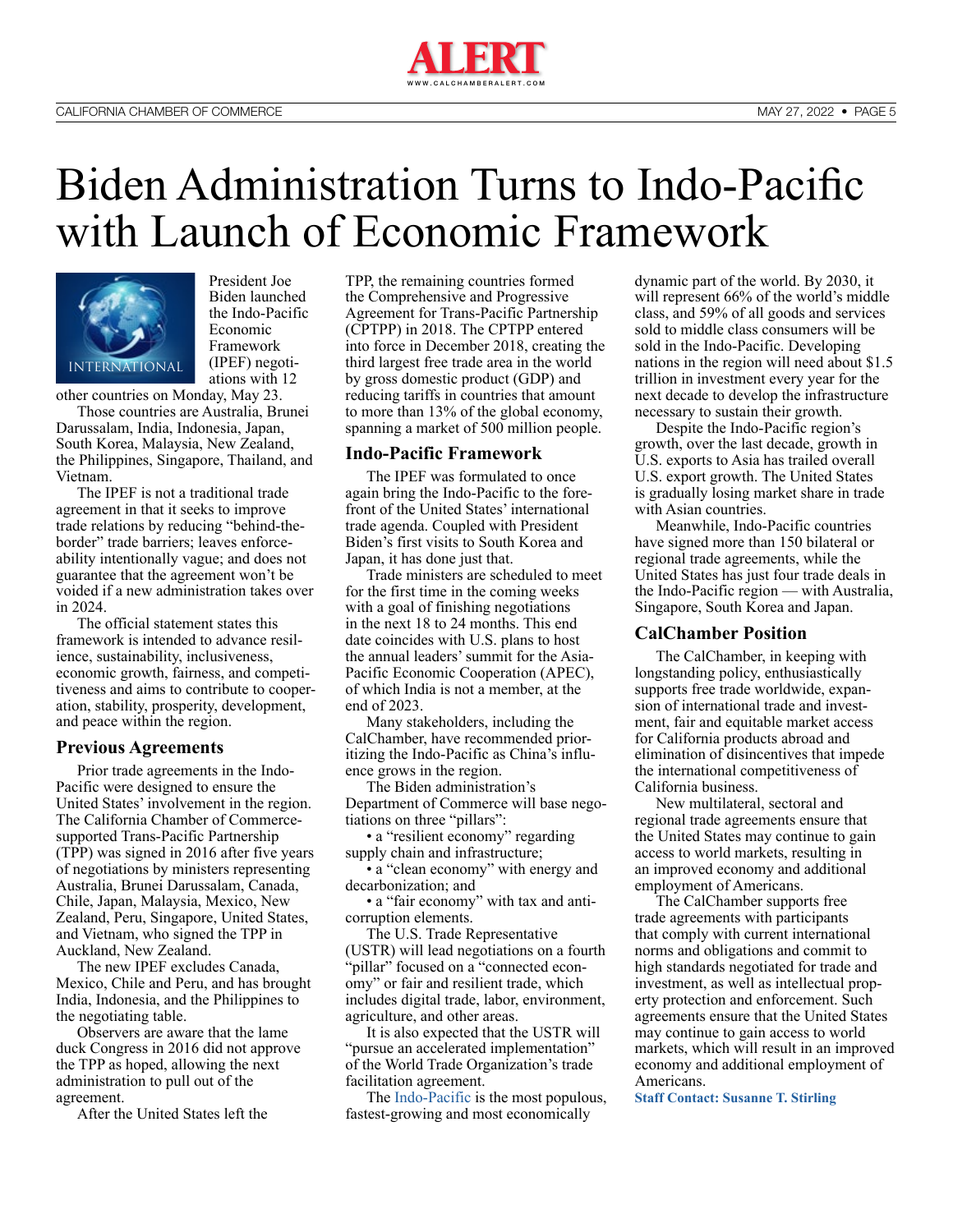

# Specialists Gather to Exchange Insights on Global International Trade Concerns

*Ports, South/North America, Ex-Im Bank, United Kingdom, Supply Chain & More*



The California Chamber of Commerce recently joined nearly 150 trade specialists from across the nation for sessions focused on trade issues at the National

Association of District Export Councils (NADEC) annual two-day event in Washington, D.C.

The NADEC is made up of the 60 regional district export councils. The more than 1,500 DEC members around the country all are appointed by the Secretary of the U.S. Department of Commerce. The mission of the DECs is to work with the Commerce Department on export promotion and commercial diplomacy.

Susanne T. Stirling, CalChamber vice president of international affairs, and Nikki Ellis, CalChamber international affairs specialist, were among participants at the May 19–20 events. Stirling serves on the Northern California DEC and is an associate member of the NADEC.

Attending the conference from California were members of the NorCal DEC, the SoCAL DEC, the San Diego and Imperial DEC, and the Inland Empire DEC.

### **Port Crisis**

An opening day session focused on the causes, effects and solutions to the port crisis in America.

This discussion was moderated by

John Saylor of the Virginia/DC District Export Council (DEC) and director of the international trade group at Commonwealth Trading Partners, Inc. Speakers included Christopher Connor, CEO of the American Association of Port Authorities; Jay Schuler, founder of Richland IFC and chair of the North Dakota DEC; Yevgeniy Epshteyn, president of Nova Shipping and member of the East Michigan DEC.

The group discussed the importance of the nation's ports as geopolitical strategic

lar-a-year industry. One speaker equated it to a small-town police force policing New York City.

Solutions discussed that could help ease the port congestion include:

• Data sharing throughout the supply chain. When cargo gets handed off from one stakeholder to the next, the data for that cargo often falls into a "black hole."

• Expedite the hiring process; there are not multiple months available to re-hire employees when goods need to be moved immediately.

• Given that China builds and owns many of the world's containers, the U.S. needs to build its own containers as a matter of national security.

### **South American Trade Opportunities**

South American trade opportunities were featured at a session moderated by Alex Sanchez, president and CEO of the Florida Bankers Association. Featured speakers were Ambassador Alfonso Quiñónez, Ambassador of Guatemala to the U.S.; Max Trujillo, president of MJT Policy; and Mariano Parlato, country manager for DISS and member of the Puerto Rico DEC.

In the Latin American region, COVID caused a 7% average loss in GDP. Ambassador Quiñónez

pointed out, however, that Guatemala lost the least from the COVID pandemic and actually grew at a pace of 7.5% in 2021.

The U.S. is the largest trading partner for many countries in Latin America. About 30% of Guatemala's trade is with the U.S.

The Latin American region is a perfect fit for near shoring products. One speaker quipped that a better name for *See Specialists: Page 7*



**The CalChamber's Susanne Stirling, vice president of international affairs, and Nikki Ellis, international affairs specialist, on their visit to D.C. for the National Association of District Export Councils annual export conference. Photo taken on the rooftop of the U.S. Chamber of Commerce headquarters following meetings with chamber colleagues.**

assets, as the ports create \$5.4 trillion in revenue annually amounting to 26% of the nation's gross domestic product (GDP).

It was noted, however, that 50% of containers on ships are currently empty, which is contributing to the backlogs causing the supply chain crisis. The Federal Maritime Commission, tasked with setting regulations for the nation's ports, has only a \$30 million annual budget to police a multitrillion-dol-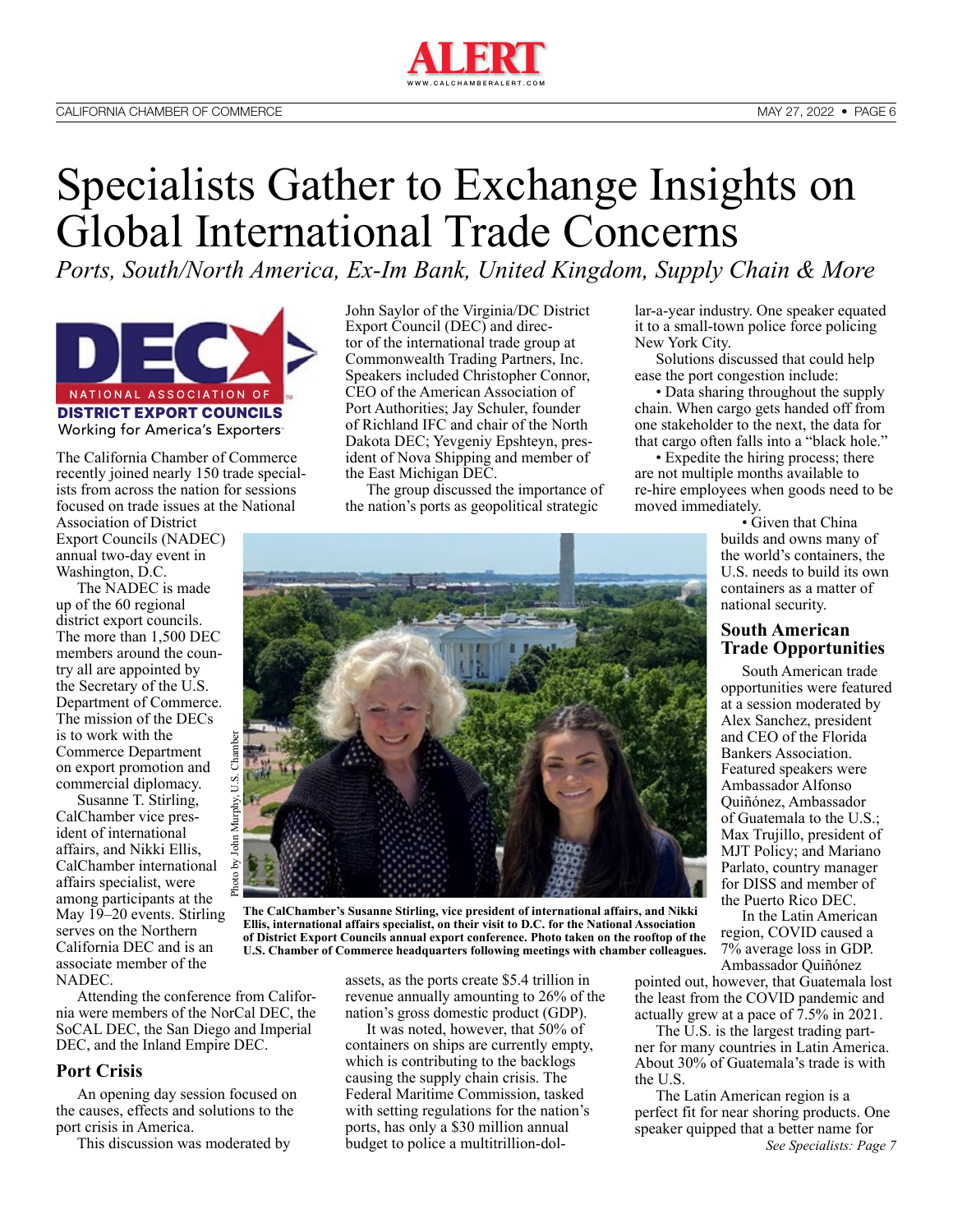

## Specialists Gather to Exchange Insights on Global International Trade

#### *From Page 6*

it would be "friend or ally shoring," as there is no better business partner than our allies within our hemisphere.

### **Keynote: Ex-Im Bank**

The lunchtime keynote address on May 19 featured a conversation between the new chair of the Export-Import Bank, The Honorable Reta Jo Lewis, and NADEC Trade Policy Chair David Day on the bank's new policies, broader mission and enhanced focus on small business.

Lewis outlined some of the Ex-Im Bank's programs for exporters, including the China and Transformational Exports Program (CTEP), which gives the bank special authority to make financing available in sectors where America needs to use innovation and technological might to stay ahead of the game.

She specifically mentioning sectors such as renewables, energy storage, quantum computing, artificial intelligence (AI), and semiconductors.

Lewis noted that the most important part is making sure that when people want to work with a U.S. company that there will be flexibility in making that happen.

Lewis also spoke about the Build Back Better and Make More in America initiatives that encourage like-minded countries coming together to support large global infrastructure projects.

She talked about working with diaspora communities to develop more commercial ties for America in immigrants' home countries, as they often have strong ties to their native lands and such connection could be highly beneficial for American small and medium enterprises (SMEs).

Lewis' most important tip for those looking to work with the Ex-Im Bank: just put in an application and ask. She joked that the Ex-Im Bank can't help you if you don't ask. Lewis also noted that the Ex-Im Bank hosted more than 600 webinars during COVID and hopes that the

bank can modernize their producers to be a better resource for helping American businesses to grow.

### **United Kingdom**

The subject of an afternoon breakout session on May 19 was "U.K. Open for Business: The Way Forward." The moderator was Urszula Wojciechowska of the Massachusetts DEC, executive director of the Coalition of New England Companies for Trade. The speakers included Sarah Clegg, head of trade policy for the British Embassy in D.C.; Tim Crouch, director of investment in North America for the U.K. Department of International Trade; and Emanuel Adam, chief policy and trade officer for BritishAmerican Business.

The group discussed recent and upcoming negotiations between the U.S. and the U.K., including a refreshed Atlantic Charter last year and a planned June 22 meeting in Boston for the fifth U.S.-U.K. SME Dialogue.

The British representatives noted that the U.K. is ready whenever the current administration is to pick up on negotiations for a U.S.-U.K. Free Trade Agreement. The representatives also pointed out a unique feature of the U.K. government that allows any subsidiary located in the U.K. to take advantage of their country's resources to help them export.

There also was a discussion of the U.K.'s future goals as the country continues after Brexit. The U.K. has pledged to reach net zero emissions by 2050 and hopes to "level up" their population by ensuring the spoils of growth are shared across England geographically and with nontraditional groups. The U.K. is positioned to emerge as a science and technology superpower in the world.

### **Southbound Trade Initiative**

Showcased at one of the final sessions on May 19 was the southbound trade initiative. Ernesto Pinal from the Idaho

DEC, managing director of Export Optimizers, was the moderator. Speakers included John Leighton, economic minister at the Canadian Embassy in the U.S., and Cesar Rames, head of the Office for the Administration of the USMCA (U.S.-Mexico-Canada Agreement) at the Mexican Embassy in the U.S.

The Americas are home to 13% of the world's population, generate 34% of world GDP and have 40% of the world's reserves of strategic minerals.

Minister Leighton noted that Canada is one of a few countries in the world that has all the minerals required to make batteries, but those minerals are in remote areas and require an investment in infrastructure to gain access. Canada has incentivized such investment by doubling its mineral extraction tax credit and investing in research and development to uncover better ways to extract these minerals.

Canada's expertise in mining is important knowledge for the rest of Latin America, which has a robust mining sector. The development of such strategic partnerships is essential to counter China's One Belt One Road initiative as China tries to invest in the hemisphere.

Mexico also provides a competitive environment for businesses as it offers a developed road and railway infrastructure system. Every minute, \$1.2 million in trade with Mexico takes place. Mexico also is currently building a rail and highway system across its southern region to act as an alternative to the Panama Canal.

One suggestion at the session was to leverage the existing free trade agreements in the region to use value added and content accumulation for products as they travel throughout the supply chain and become finished goods.

### **International Trade Administration**

On May 20, the second day of the conference, the group heard from *See Specialists: Page 8*



# [Helping Business In A Global Economy](http://www.calchamber.com/international) www.calchamber.com/international